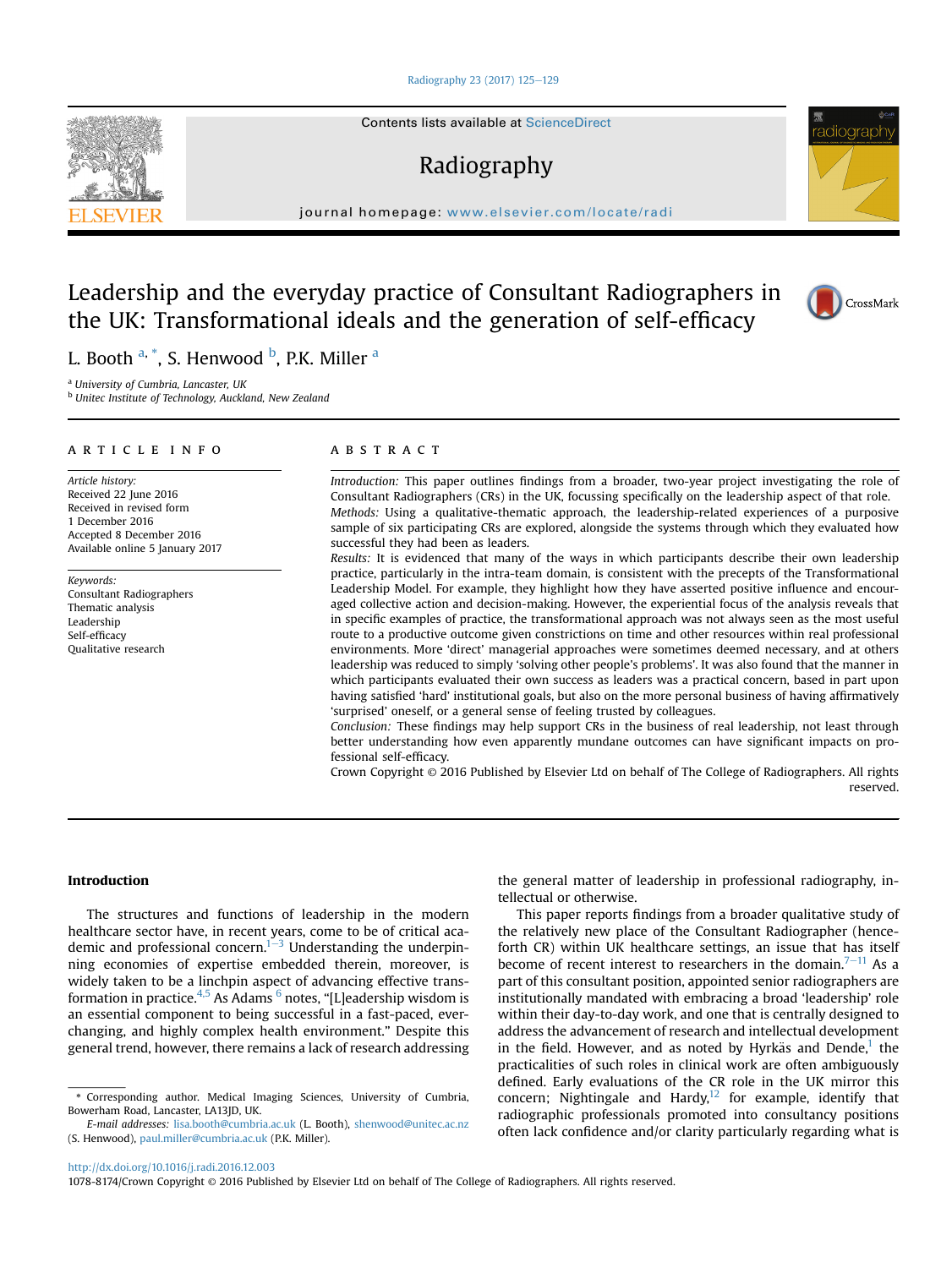expected of them as 'leaders'. It is against this backdrop that this paper aims to the explore the variegated ways in which CRs themselves interpret the expectations, practicalities and ambiguities of the leadership role with which they are charged. This approach does not profess to describe the total distribution of issues, nor the range thereof for all involved practitioners. Rather, describing in detail the divergent and convergent experiences of a small sample of involved professionals can  $-$  at the very least  $$ help us ground future investigations in active clinical experience.

### Literature review

While Rees' insightful (and very positive) study of the role of consultant breast radiographers in Wales $\prime$  does take steps towards situating leadership components within the experience of its participants, the broad focus of the work does not really permit detailed unpacking of variabilities in how those participants interpret and/or actualise what is required of them within the actual everyday business of 'leading'. Notwithstanding a valuable body of pertinent research in the field of leading radiographic/ radiological education, $13,14$  and as noted above, literature pertaining to leadership in clinical radiographic settings remains scant at best. This gives us cause to consider how the issue has been addressed in other spheres of medical/healthcare research, such that the findings below may be situated within a wider investigative tradition.

As a rule, it is fair to argue that literature on healthcare leadership in recent decades has leant more towards the prescriptive than the descriptive. Practical adjustment to real-world clinical leadership, the core topic of this paper, is often rendered subordinate to theoretical discussions of how leaders themselves could or should address their roles. This evidences a trend towards what David Silverman terms the 'Explanatory Orthodoxy' in social sci-ence<sup>[15](#page-4-0)</sup>; a rush to explain/legislate real-world phenomena without first properly interrogating what they actually are. When analysis is more descriptively targeted, meanwhile, systemic issues around the specification of what leadership might entail for involved individuals is rarely a concern. Rather, leaders' actions are largely explored with reference to how they might 'fit' pre-ordained categories of leadership 'style'.

For a broad overview of the evolution of healthcare leadership theory and practice, one might refer to the excellent synopsis provided by Ledlow and Coppola.[16](#page-4-0) Herein it is illustrated how a range of leadership styles have been advocated in the long-wave, including the laissez-faire ('fly or fall') approach and the transactional style (geared more around typically behaviourist systems of reward and punishment). The authors are clear, however, that over the last 15 years (at least) it has been the Transformational Leadership Model<sup>[17](#page-4-0)</sup> (henceforth TLM) that has held particular sway in the broad Western healthcare domain. This approach, still drawing to some extent on Max Weber's classic sociological model of 'charismatic authority',<sup>[18](#page-4-0)</sup> advocates the efficacy of leading by (emotionally) inspiring others, connecting individual goals to organisational aims, and developing a shared, clear vision among co-workers.<sup>19</sup> Although still particularly popular in nursing literature, $^{20}$  $^{20}$  $^{20}$  the TLM has not been without its critics  $$ many of whom are primarily concerned with how the TLM's focus upon leading through emotional appeals does not inherently promote affirmative moral values.[21](#page-4-0) Some authors actively allude to the 'Dark Side' of the approach, citing the manner in which it can allow such individuals to wield excessive power and make changes for their own gain. $^{22}$  $^{22}$  $^{22}$  Such manipulative activity is noted to be particularly common in workplace scenarios where a leader has narcissistic tendencies, and/or the followers have 'dependent' personalities that foster over-reliance on the charismatic figure-head.<sup>[21](#page-4-0)</sup> As such, some recent work in healthcare leadership has begun to argue for 'blended' approaches that move beyond simple charismatic motivation and also foreground collective interdependency and, particularly, the 'boundary-spanning' role of the leader. $23,24$ 

## Methodology

Originally funded by the College of Radiographers Industry Partnership Scheme (CoRIPS) in 2010, the broader study from which this paper emerges was based upon a classically qualitativethematic approach to mapping the structural experiences of CRs, with a view to expanding the body of substantive knowledge already gleaned in the field of radiographic consultancy<sup>[7,8,10](#page-4-0)</sup> Given this inherently inductive approach, the specific aim herein is to clarify the character of leadership in radiography as-understood by those charged with the role, without recourse to an evaluative framework of nominal 'good practice'.<sup>[25](#page-4-0)</sup>

## **Participants**

Participants were recruited from the College of Radiographers' Consultant Radiography Group (henceforth CGR); all members of the group at the original time of sampling  $(N = 31)$  were invited to participate. $\epsilon$  Of these, nine consented to be involved. Prior to the first round of interviews, two withdrew. A further participant withdrew after the first round of interviews was conducted. All withdrawals were upshots of the time commitment required for the study, and clinical workload. However, the remaining purposive sample of six is, by the recommendations of Smith et al.,  $^{26}$  $^{26}$  $^{26}$  optimal in qualitative work of this order if the detail in the data is of sufficient quality. The data collected clearly have this quality, as evidenced below.

## Procedure

Three rounds of extended, semi-structured interviews were conducted by the first author (a radiographer/academic uninvolved in the CGR) from a pre-developed guide, with minor prompts used to draw empirical examples around the emergent issues from the participants' actual practice. With each new tranche, iterative interviewing<sup>[27](#page-4-0)</sup> were employed to clarify developing themes, ensuring that matters pertinent to the CRs themselves were made consistently relevant. All three rounds are rendered relevant in the analysis below.

#### Analysis

Thematic analysis, in line with the systematic approach advocated by Braun and Clarke, $^{28}$  $^{28}$  $^{28}$  was manually utilized (i.e. without the use of qualitative data analysis software). Provisional codes were developed from the raw data by the second author (also a radiographer/academic uninvolved in the CGR); these were then reviewed by the first author, and revised by both first and second authors until a mutually satisfactory baseline analysis of the entire corpus was achieved. These codes were then grouped by both authors into a set of (often overlapping) intermediate thematic clusters, analogous to the axial coding method described by Strauss and Corbin.<sup>[29](#page-4-0)</sup> From these, a set of global themes, each fully descriptive of convergence and discrepancy within an inducted thematic issue, were drawn. $^{28}$  $^{28}$  $^{28}$  The third author, a seasoned academic in qualitative health research without experience in clinical radiography itself,

 $c$  Further historical details on the broader character of the participant group can be found in a prior paper.<sup>[8](#page-4-0)</sup>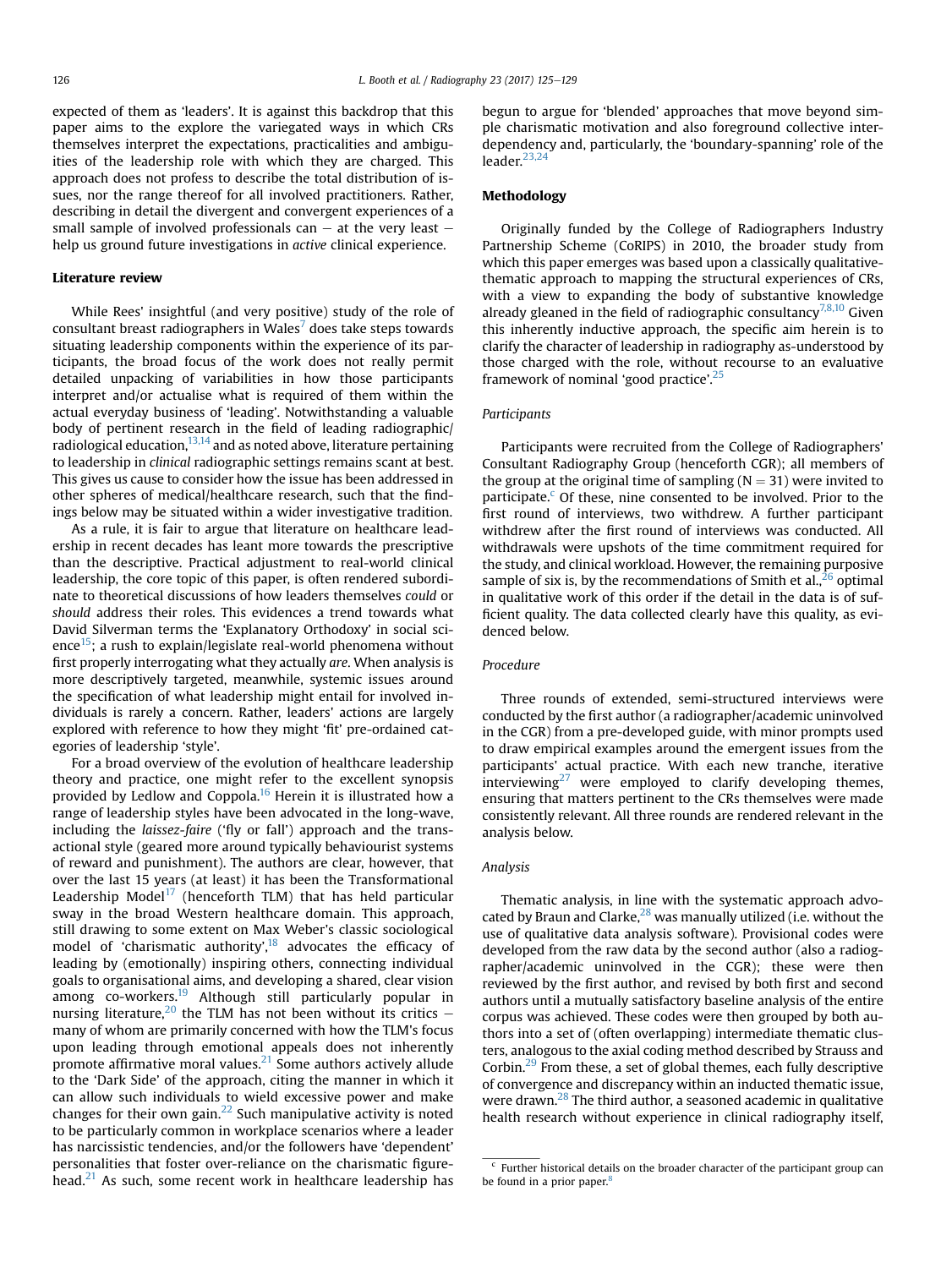reviewed the interpretation of data from initial codification upwards. Given this input, all three authors then revised the total analysis independently and then collectively, to complete a full process of triangular consensus validation.[30](#page-4-0) Classical data satura- $\frac{1}{100}$  could not be achieved on account of a pragmatically limited participant group. Within this group, however, the findings were saturated insofar as the available data would allow. Of the finalized global themes, leadership was one; the other core themes are addressed in the three parallel papers. $8-10$  $8-10$  $8-10$ 

## Trustworthiness

As a 'member check',<sup>[32](#page-4-0)</sup> participants themselves were sent copies of their transcripts such that they could confirm the accuracy of the interview represented. All that responded confirmed full recognition of the veracity of representation therein. In line with the trustworthiness standards outlined by Yardley,  $33$  meanwhile, transparency and coherency are ideally evident below; at no point is any summation of qualitative findings made without reference to direct evidence. In terms of the impact and importance of the broader project, the peer-reviewed status of prior outputs $8-10$  $8-10$  $8-10$ would ideally stand as a transparent case.

### Ethics

As this research was conducted on clinical staff, full NHS REC (National Health Service Research Ethics Committee) review within the UK was not required; nevertheless, the research followed good ethical practice guidelines as stipulated by the Research Ethics Panel at the first author's academic institution.

## Results and discussion

The overall theme of leadership within the data corpus emerged from two (often overlapping) key issues. These, outlined in detail and with reference to pertinent literature below, were as follows:

1. How do I lead as a CR?

2. How do I know I've made a difference?

## How do I lead as a CR?

As one might expect, nuances relating to this issue increased across interview tranches 1 to 3, as the participants' own levels of experience within their roles  $-$  and thereby their capacity to critically reflect upon them  $-$  expanded. Most of the issues raised across all three tranches did reflect at least some of the more generic (and typically TLM-related) issues raised above, such as being a role-model and inspiring others. Not least among these was the business of constructively helping others on a day-to-day basis and being seen as someone who can help:

"It's… the ability to recognize, you know; when something's maybe not quite right  $-$  about what you need to do to change it and influence people to make that change" (2:001)

"People will say… give that to [participant's name], ask [participant's name], she's really good at doing workflow and finding the best way to do things and sorting things out and… I am actually quite good at coming up with different solutions." (3:006)

However, and in contrast with the more utopian tones employed in much of the TLM-based literature reviewed, such tasks were progressively understood to be hard work within an already demanding role. Similarly, they did not always reflect a reciprocal relationship with colleagues based on encouragement and response $6,17$ ; indeed, they were sometimes couched more in terms of direct 'troubleshooting' activities. For example:

"I think a lot of the heavy everyday life is just solving other people's problems." (3:003)

Equally, like 'helping', the leading of learning was widely reported to be practical, ad-hoc and task-specific rather than a general exercise in the dissemination of leadership 'wisdom'<sup>[6](#page-4-0)</sup>:

"You have to be able to… solve a clinical problem for a patient or to give advice to the multiple disciplinary team setting  $-$  or to teach" (2:003)

Indeed, on one occasion, this part of the role was framed in terms of the more banal (though hardly unimportant) activity of simply "... demystifying a lot of the stuff" (3:007) for others should the need to do so arise.

Most participants maintained a very upbeat tone in reporting how collective problem-solving<sup>[1,6,24](#page-4-0)</sup> was a growing consequence of team development. For example: "I've gone into this [problem] with the team that we've built together" (2:006). Rather, what is being illustrated is that real leadership in consultant radiography is a pragmatic activity governed less by 'ideal models' of good practice and more by the necessities of everyday clinical and managerial work. As such, the TLM-consistent caring, sharing stance  $^{17}$  $^{17}$  $^{17}$  is clearly taken to evidence good leadership by participants in many contexts, even when it is not easy to sustain. There are others cases, meanwhile, where a more instrumental, swift and executive approach – more consistent with a transactional style<sup>[16](#page-4-0)</sup> – is reported to have been the most potent option. This was true even in the earlier interviews, and particularly where the CR's own position gave them a better view of the 'big picture':

"It's being able to see a gap in the market and just take the opportunity and run with it." (1:001)

"Leadership is [also] about looking at patient pathways and deciding how you can do things better  $-$  projecting into the future  $-$  how are you going to cope with an increase of 30% cancers  $-$  how you are going to adapt your processes and things like that." (1:006)

Participants also raised some more novel matters. The importance of situational awareness had proven crucial for some, while others stressed the efficacy of a strategically-oriented disposition. All, however, cited their functioning as facilitator $^{20}$  $^{20}$  $^{20}$  or 'boundary-spanner'<sup>[23](#page-4-0)</sup> between teams, departments and agencies as central to their identity as a leader as much as  $-$  if not more than  $-$  their intra-team role. For example:

"I feel I'm the link between surgery and radiology." (1:003)

"I am very much involved with the senior management team within the division." (1:005)

"I work very closely with the breast surgeons and radiologists, consultant pathologists, superintendents… radiographers… and couple of [specialist registrars]." (1:006)

In this way, the ambassadorial task of "representing your profession at different levels" (1:007) was recognised by participants not only as 'part of the job', but was directly experienced in terms of (a)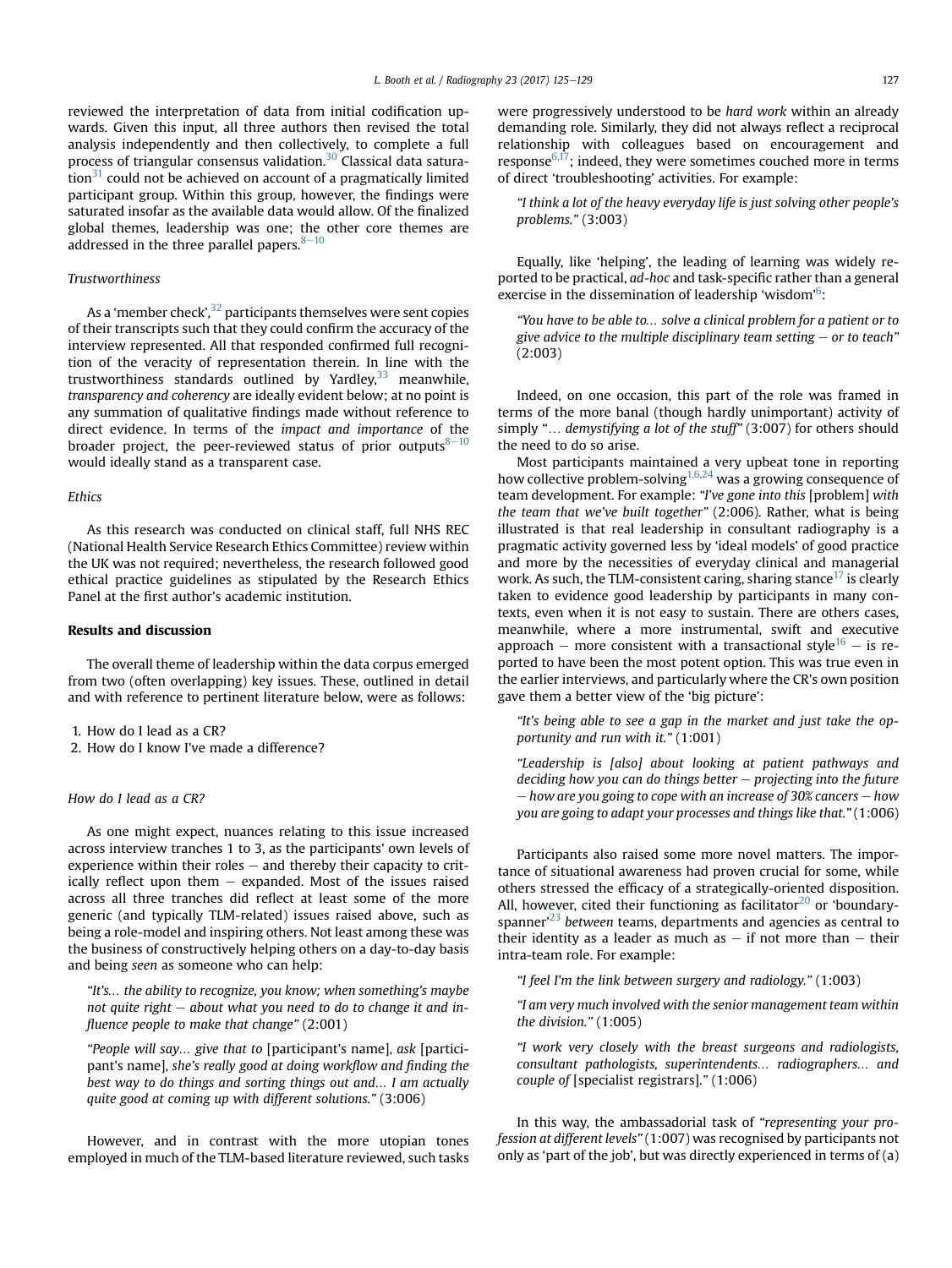being the 'face' of a radiology department, in sometimes difficult circumstances, and (b) actually leading cross-departmental knowledge-transfer. Typically:

"The [multi-disciplinary team] is a difficult place to be, where you're providing the radiology opinion." (1:003)

"I do an awful lot of liaison work with other departments looking at, you know, their setting up of services similar to what we have established." (1:009)

In short, representation was keyed into activities that defended a professional position where necessary, and assisted others where productive  $-$  a broad approach being highlighted as good practice in some of the most recent academic literature. $23$ 

How do I know I've made a difference?

The importance of 'making a difference', exerting influence<sup>19</sup> and improving healthcare service quality as a leader was a salient concern for all participants, both within the local working domain and at higher levels:

"I think we need to be influencing government thinking and be more involved in that… get on these consultancy panels and… have a say about our profession." (3:007).

More particularly, participants were concerned with making an explicit difference for patients, and were all broadly confident that they had succeeded in this respect:

"You're in a position where you're essentially dealing with patients, and let's face it patients are the centre of all this, and you're making decisions on a patient's management, which are extremely important" (1:003)

"I love the clinical side of it and I love knowing that I'm making a difference for the patients … I feel you're really making a difference to the patient and for the organisation" (1:004)

"I have managed to do a lot in the three years I have been here … We have changed the way we do the new patient clinics." (1:006)

This focus on leading so as to effect change for all is highly consistent with various extant TLM-based studies.<sup>16,34</sup> Perhaps more important still, from an analytic perspective, however, were the mechanisms cited as instrumental for actually measuring success in this domain; such mechanisms, after all, reflexively highlight the leadership outcomes that the CRs themselves value most highly. In the data collected, these related to two main issues: (a) practical innovation and (b) subjective satisfaction.

Regarding the former, all participants measured their successes to some extent in terms of a variety of concrete, objective achievements<sup>d</sup> – generally the revamping of existing services and "... changing the way that service looks" (1:004), the introduction of brand new initiatives and having direct influence on policy. For example:

"[We have introduced] out-of-hours sessions for reporting." (1:004)

"[We have introduced] one-stop clinics with biopsy facilities." (1:006)

"We established the first radiographer-led new patient clinic for endometrial cancer patients." (1:009)

"We're writing the follow up protocol for the whole network, surgical and oncology, to be rolled out across the rest of Scotland and, in actual fact, along with one of the MCN managers I've actually put the protocol together." (3:001).

Sometimes, however, what we might term 'softer' measures were proposed to be key in terms of assessing successful change. For instance, the knowledge that a department that is happier  $-\frac{1}{2}$ and is seen to be happier  $-$  or more generally satisfied patients:

"They (SPRs) are now starting to see that this department is different  $-$  that it is happier  $-$  that the radiographers are happy" (1:006)

"That to me has been the thing that has kept me going because ultimately you then see… hopefully a more satisfied patient" (1:009)

Indeed, for the participants, the very notion that others were happy with them and the changes they were making was deemed a critical measure of their general leadership credentials. As such, alongside more informal systems of feedback, '360-degree feedback' devices were seen as instruments that could provide a major boon to self-confidence, and the motivation to continue moving forward with change:

"People did seem to agree that I was a [good] leader where sometimes I've had a bit of doubt about that." (2:003)

"I think with the 360… you sort of think yeah I'm not just being over-confident; people are confident in me." (3:006)

In this respect, the perceptions held by important others (particularly direct colleagues) could prospectively have as much personal impact on these CRs' sense of self-efficacy as any nominally 'objective' outcome measure. Nevertheless, the sustained focus of some participants on these matters, even over 'hard' performance outcomes in some cases, might still be a little surprising given the contemporary culture of the NHS in which objective targets (not least financial ones) have become ever more dominant in recent years. We might instead reflect, thus, upon the matter of self-efficacy<sup>[35](#page-4-0)</sup> itself in this professional context. Structural changes in organisations are virtually always effected at the conjunction of individual effort, practical circumstances and collective action. The capacity to inspire confidence and to make others 'happy' even during difficult interactions, however, a core feature of effective Transformational Leadership, $34$  is more demonstrably an output of specific interpersonal skills  $-$  and skills that some of the participants were not always confident they possessed:

"I find it very difficult to challenge people and to do that in a way that I feel comfortable with." (2:009)

"I feel still that the weakness is in shall we say people managing at the sharp end of… people who are actually working in the department under me." (3:003)

Consequently, and on a practical, everyday level, it is quite logical for professionals to draw the highest levels of confidence from achievements that they can perceive as theirs and theirs alone, $35$  especially in domains where they may have formerly had doubts about their abilities to succeed. However, what is noteworthy here is that the participants showed a strong and specific

 $d$  Which is highly conversant with the mandates of the 2015/16 NHS Outcomes Framework, $36$  which specifies that all evaluation of service quality needs to be linked directly to measurable patient impact.